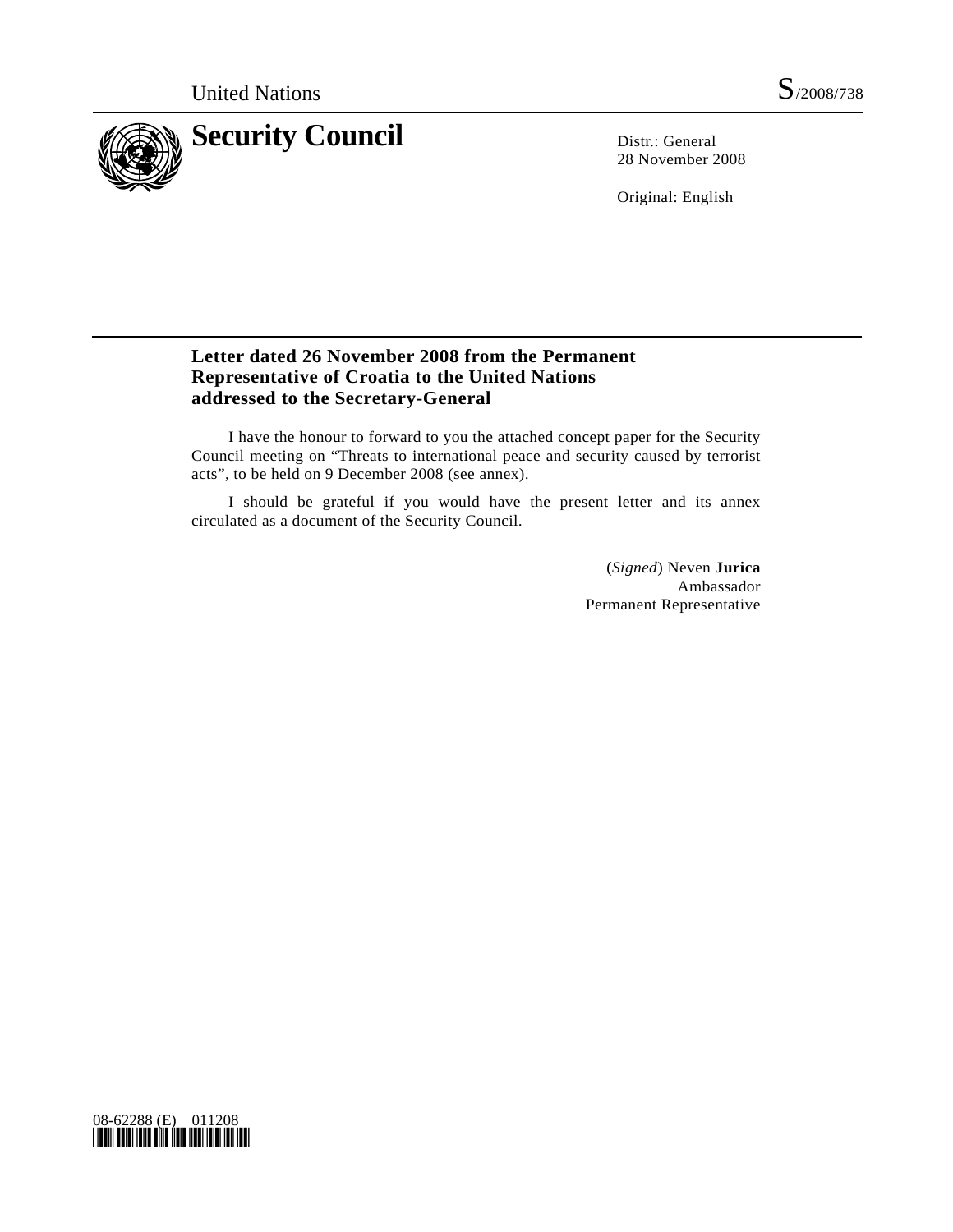## **Annex to the letter dated 26 November 2008 from the Permanent Representative of Croatia to the United Nations addressed to the Secretary-General**

## **Croatian Presidency of the Security Council (December 2008) "Threats to international peace and security caused by terrorist acts"**

## **Concept paper for the thematic Security Council debate on "Global Security and International Terrorism" to be held on 9 December 2008**

1. In its capacity as the country holding the Security Council Presidency in December 2008, Croatia would like to invite Council members and representatives of the broad international community to engage in an open and specific exchange of views on the relation between global terrorism and international security. The main goal of this debate would be to revitalize and strengthen international solidarity in combating this threat, including the strengthening of the United Nations leading role in global counter-terrorism efforts.

2. As the Chairman of the Security Council Counter-Terrorism Committee and one of the first promoters of the Global Anti-Terrorist Coalition, the Republic of Croatia strongly condemns international terrorism in all its forms and manifestations, and, bearing in mind the danger of terrorism converging with other threats to international peace and security — such as the proliferation of weapons of mass destruction, transnational organized crime and cyber-terrorism — urges even stronger global cooperation in the suppression of this latter-day scourge.

3. At its root, terrorism opposes the fundamental values of humanity enshrined in the Charter of the United Nations and essential human rights documents. While often hiding behind the mask of religious fundamentalism, it is in sharp contrast to the very foundations of every religion. Economic imbalances and social handicaps, from poverty to limited resources, are unresolved issues favouring the spread of terrorism, while civilization, cultural and traditional divisions and misunderstandings add new and dangerous dimensions to global insecurity.

4. This asymmetric threat cannot be eliminated merely by waging war against it. Quite the contrary  $\frac{d}{dx}$  it is a continuously evolving phenomenon which requires a flexible multidimensional approach covering a broad spectrum of specific, traditional counter-terrorism steps as well as preventive measures and policies, including the elimination of conditions which favour or facilitate the recruitment of potential terrorists. It goes without saying that all counter-terrorism activities must abide by established international legal standards.

5. Today, seven years after the terrible events which resulted in unprecedented international solidarity, the world is faced with an entirely different situation. In the aftermath of these events, the significant increase of international terrorist acts has given rise to an ill atmosphere of suspicion, mistrust, serious infringement of human rights, and religious and cultural intolerance.

6. The Security Council has put a great deal of effort into reaching an important consensus required for the adoption of a major set of new resolutions renewing and, even more importantly, updating the work of its bodies engaged in counter-terrorism activities. These committees, one of which Croatia is privileged to chair, and their